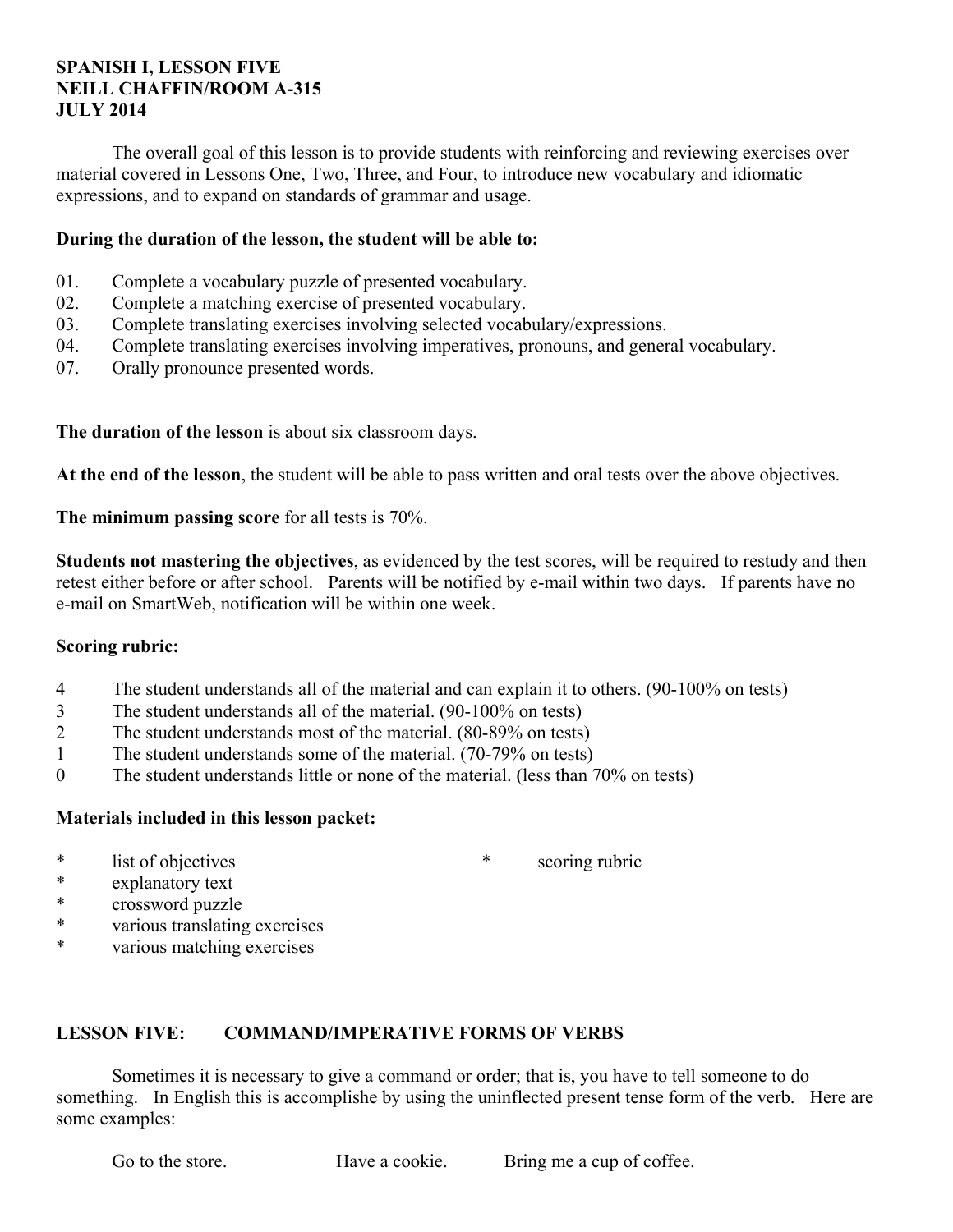Stop talking! Sit down! Write a paragraph.

 You will notice that, in all cases, it is the uninflected present tense form of the verb, whether you are telling one person or more than one person to do something. You will also notice that the subject, which is "you" (understood or inferred), is seldom written. You could say, "You sit down!" but it is seldom done. "Sit down!" is sufficient.

 Spanish is a bit more complicated. There are two command forms, the familiar (informal) and the formal. The Spanish command form can also be either singular or plural; in English we do not differentiate between singular and plural in the command form and there is no differentiation between formal and informal.

 The **formal command** in Spanish is in the subjunctive mode. I will not go into the subjunctive mode at this point. It is sufficient for our purposes at this time to simply learn the command form of the verbs you are most likely to use to make commands. Here are numerous examples, both singular and plural, using verbs you should already know. I have given the infinitive, the singular formal command, and the plural formal command. Pay attention especially to the forms for reflexive verbs and to irregular forms, including the accent marks on various forms. The accent marks are used to maintain the same stressed syllable.

| (Levantar)Levàntese Ud./Levàntense Uds. |
|-----------------------------------------|
| (Lavarse)Làvese Ud./Làvanse Uds.        |
| (Venir) Venga/Ud./Vengan Uds.           |
| (Ser)Sea Ud./Sean Uds.                  |
| (Vestirse) Vistase Ud./Vistanse Uds.    |
| (Saber)Sepa Ud./Sepan Uds.              |
| (Pensar)Piense Ud./Piensen Uds.         |
| (Comprar)Compre Ud./Compren Uds.        |
| (Vender) Venda Ud./Vendan Uds.          |
| (Hablar)Hable Ud./Hablen Uds.           |
| (Llenar)Llene Ud./Llenen Uds.           |
| (Beber)Beba Ud./Beban Uds.              |
| (Decir)Diga Ud./Digan Uds.              |
|                                         |

Except for the irregular forms (*salir, ir, tener, poner, ser, decir, venir, hacer*), you will see a clear pattern. The "ar" infinitives switch to the "er/ir" ending in the formal commands, and the "er/ir" infinitives switch to the "ar" ending. That is to say, "a" and "an" become "e" and "en" and vice versa. Again, notice the use of accent marks to maintain the same stressed syllable, especially in the reflexive forms.

There is a command form associated with the "vosotros" form, but it is not widely used. There is also an invitative command used with the "nosotros" form. It is the same as the first person plural subjunctive form, except in the case of "ir". Look at the following examples:

| <i>Comamos aqui.</i> (Let's eat here.)                                                     | <i>Hablemos antes de salir.</i> (Let's talk before leaving). |
|--------------------------------------------------------------------------------------------|--------------------------------------------------------------|
| <i>Compremos ahora.</i> (Let's buy now.)                                                   | <i>Enviemos</i> la carta. (Let's send the letter.)           |
| Vistàmonos en sequida. (Let's dress right away.) Sintèmonos luego. (Let's sit down later.) |                                                              |

 The sole exception is the invitative command for "*ir*": "*vamos*". It is the same as the indicative first person plural. For "*irse*", the form is "*vàmonos*". With this and with the examples just above, notice the use of the accent mark to maintain the stressed syllable in the reflexive forms. Notice also that the "*s*" is dropped before "*nos*". Notice again that the command form for "*ar*" verbs uses the "*er/ir*" ending and vice-versa.

The invitative command can also be formed by using "*vamos a*" in front of an infinitive:

*Vamos a hablar*. (Let's talk.) *Vamos a comer.* (Let's eat.)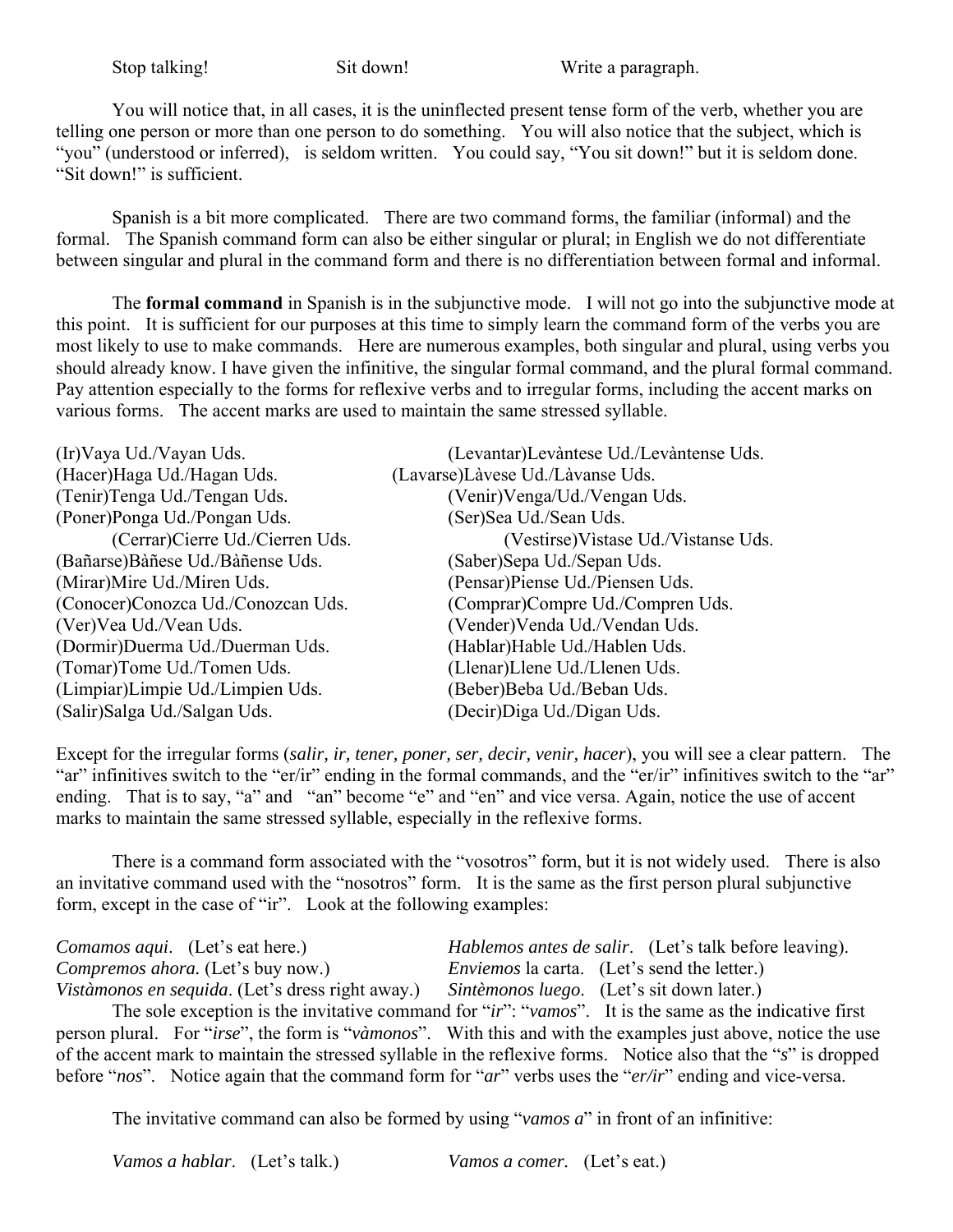Imperative/command forms are often used with pronouns. If I want to say, "Tell the story to Miguel". This becomes "*Dìgale el cuento a Miguel*". In reference to the previous sentence, "Tell it to him", becomes "*Dìgaselo a èl*". Refer to the lesson on object pronouns. Note the accent to maintain the stressed syllable.

 The **informal command** or imperative is formed from the third person singular indicative form *when the command is affirmative*. There are some irregulars: *tener(ten), poner(pon), venir(ven), salir(sal), hacer(haz), decir(di), ser(sè),* and *ir(ve)*. The pronoun *tù* is usually omitted. Look at the following examples of *affirmative familiar commands*:

| Coma los pimientos.          | Toma èste telefono.    | Rastrilla el suelo.       |
|------------------------------|------------------------|---------------------------|
| (Eat the peppers.)           | (Take this telephone.) | (Rake the ground.)        |
| Saca el cuaderno.            | Sirve las patatas.     | Cosecha los tomates.      |
| (Get the notebook.)          | (Sirve the potatos.)   | (Harvest the tomatoes.)   |
| Escucha cuidadamente.        | Pinta la pared.        | Mata las avispas.         |
| (Listen carefully.)          | (Paint the wall.)      | (Kill the wasps.)         |
| Pon la tisa en el pupitre.   | Dì el cuento ahora.    | Ten un pedazo del ajo.    |
| (Put the chalk on the desk.) | (Tell the story now.)  | (Have a piece of garlic.) |
| Ven aqui.                    | Sal de la recamera.    | Ve a la cafeteria.        |
| (Come here.)                 | (Leave the bedroom.)   | (Go to the cafeteria.)    |

**The informal command in the negative** is the second person subjunctive form of the present tense:

| No comas las zanahorias.         | No pintes la pared.           | No cuezas la culebra.           |
|----------------------------------|-------------------------------|---------------------------------|
| (Don't eat the carrots.)         | (Don't paint the wall.)       | (Don't cook the snake.)         |
| No pongas los libros allì.       | No comas el perro.            | No construyas otra acera.       |
| (Don't put the books there.)     | (Don't eat the dog.)          | (Don't build another sidewalk.) |
| No escribas en el pizarròn.      | No afiles la sierra.          | No midas los ladrillos.         |
| (Don't write on the chalkboard.) | (Don't sharpen the saw.)      | (Don't measure the bricks.)     |
| No digas el cuento.              | No salgas del salon de clase. | No te vayas de la casa.         |
| (Don't tell the story.)          | (Don't leave the classroom.)  | (Don't leave the house.)        |

Note that again the "ar" endings become "er/ir" endings and vice-versa. This is characteristic of the subjunctive verb form, which we will study later. Again, be aware of the irregulars: *tener, poner, venir, salir, hacer, decir, ser,* and *ir*. They become *tengas, pongas, vengas, salgas, hagas, digas, seas,* and *vayas*.

Look at the following examples of the use of the imperative form:

| Saque Ud. el libro del estante.<br>(Get the book from the shelf.)<br>(Notice the spelling change to preserve the<br>hard "c" sound of "sacar"). | Aprendan Uds. la lecciòn antes de mañana.<br>(Learn the lesson before tomorrow.)<br>Quèdate sentido durante la canciòn.<br>(Stay seated during the song.) |
|-------------------------------------------------------------------------------------------------------------------------------------------------|-----------------------------------------------------------------------------------------------------------------------------------------------------------|
| Hàgame el favor de cantar.                                                                                                                      | (Don't talk to me.)                                                                                                                                       |
| (Do me the favor of singing.)                                                                                                                   | No la buscan Uds.                                                                                                                                         |
| Trabajes mas ràpido.                                                                                                                            | (Don't look for it.)                                                                                                                                      |
| (Work more rapidly.)                                                                                                                            | Echeme Ud. la pelota.                                                                                                                                     |
| Estudian Uds. cuidadamente.                                                                                                                     | (Throw me the ball.)                                                                                                                                      |
| (Study carefully.)                                                                                                                              | Dìgamelo Ud.                                                                                                                                              |
| Dèmelo Ud.                                                                                                                                      | (Tell it to me.)                                                                                                                                          |
| (Give it to me.)                                                                                                                                | Vàyanse Uds. de la escuela.                                                                                                                               |
| No me hables.                                                                                                                                   | (Leave the school.)                                                                                                                                       |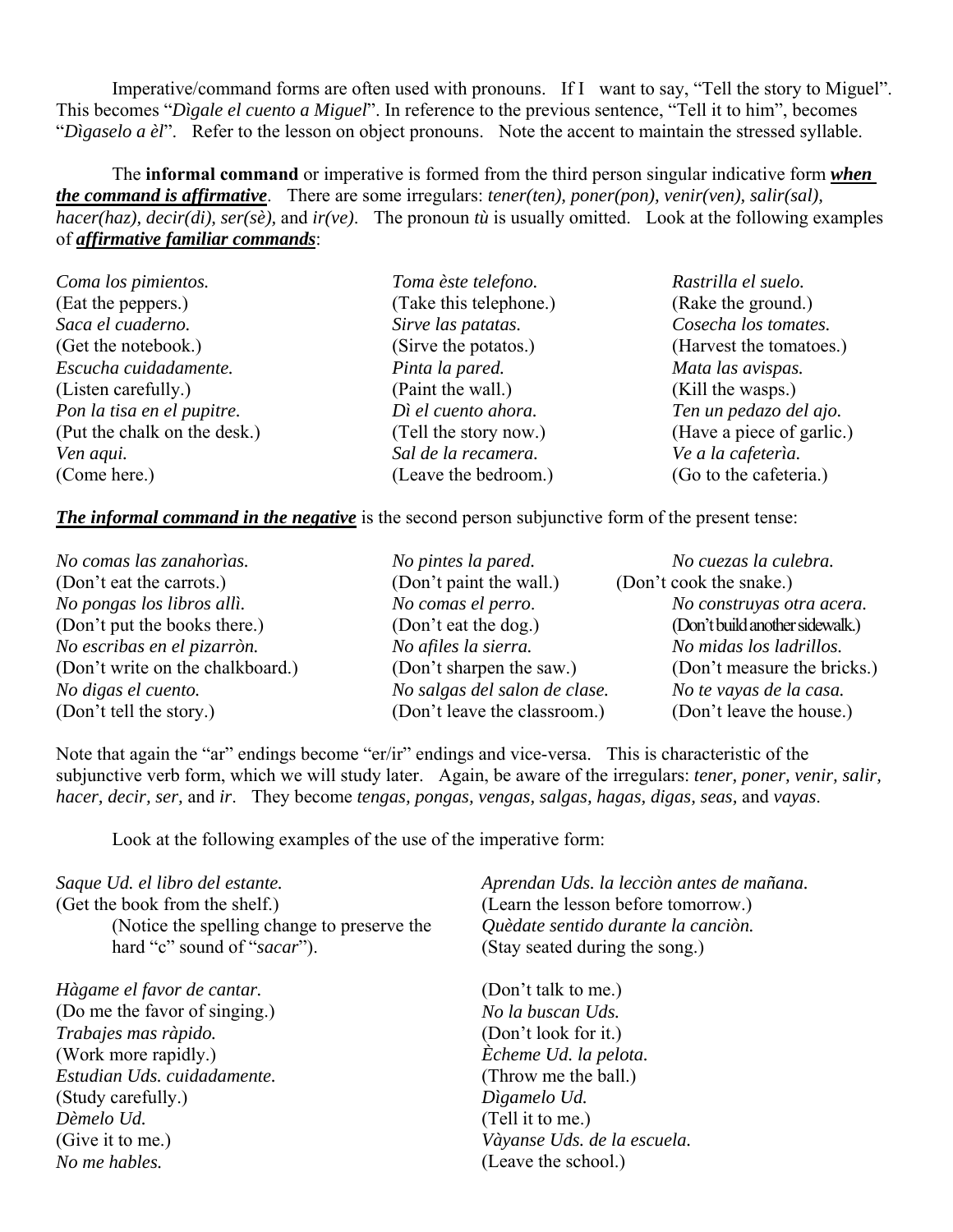*No llores*. (Don't cry.) *Escùchenme Uds.* (Listen to me.) *No arreglen Uds. los muebles hasta el anochecer.* (Don't arrange the furniture until this evening.) *Pon su hermana en el armario.* (Put your sister in the closet.) *¡Sè simpàtico!* (Be nice!)

*Tradùzcamelo Ud.* (Translate it for me.) *¡Oigan Uds. lo que digo!* (Hear what I say!) *No corras al otro lado de la calle.* (Don't run to the other side of the street.) *No enaguazcan Uds. el jardìn.* (Don't water the garden.) *No coloques los herramientos en el cubertizo.* (Don't stow the tools in the storage building.) (Notice the spelling change to preserve the hard "c" sound of "*colocar*"). *¡No ase Ud. el gato!.* (Don't grill the cat!) *¡No se ensucien Uds., muchachos!* (Don't get dirty, children!) *Afile Ud. la sierra ahora.* (Sharpen the saw now.) *¡Contèsteme inmediatemente!* (Answer me immediately!) *No pongas los ladrillos en la bañera.* (Don't put the bricks in the bathtub.) *¡No tengas cuidado!* (Don't be careful!) *¡Ten cuidado!* (Be careful!) *Sepan Uds. la razòn.* (Know the reason.)

 Note that *Ud*. or *Uds*. is used in all formal commands. If the commands are not formal, then they are familiar/informal. If familiar affirmative, they are the same as the third person singular indicative, except for the noted irregulars. If familiar negative, they are the same as the second person singular subjunctive.

#### **LESSON FIVE: IDIOMATIC EXPRESSIONS**

| Hasta mañana.                    | Hacia arriba.                      | i <sub>i</sub> Bien hecho!        |
|----------------------------------|------------------------------------|-----------------------------------|
| (Until tomorrow)                 | (Upwards)                          | (Well done!)                      |
| Hasta luego.                     | Hacia abajo.                       | El hecho es que                   |
| (Until later.)                   | (Downwards)                        | (The fact is that)                |
| Hasta la vista.                  | ¡No hay de què!                    | Da la hora.                       |
| (Until we see each other again.) | (Don't mention it/Not at all)      | (Strike the hour, as of a clock)  |
| Hasta pronto.                    | !Hay que ver!                      | $\lambda$ Por dònde se va a?      |
| (See you soon.)                  | (Well, I never!)                   |                                   |
| Hasta ahora.                     | Hace tres/cuatro/etc. años         | (What is the way to?              |
| (See you very soon/in a minute.) | (three/four years ago)             | ya muy bien.                      |
| Hacia adelante.                  | Hace un mes/un año/etc. que voy    | ( goes very well)                 |
| (Forwards.)                      | (I've been going for a month/year) | ¡Què làstima!                     |
| Hacia atràs.                     | <i>ir a pie</i>                    | (What a pity!)                    |
| (Backwards)                      | (to go on foot, walking)           | Llevamos dos/tres/etc. dìas aquì. |
|                                  |                                    |                                   |

(We've been here two/three/etc. days.)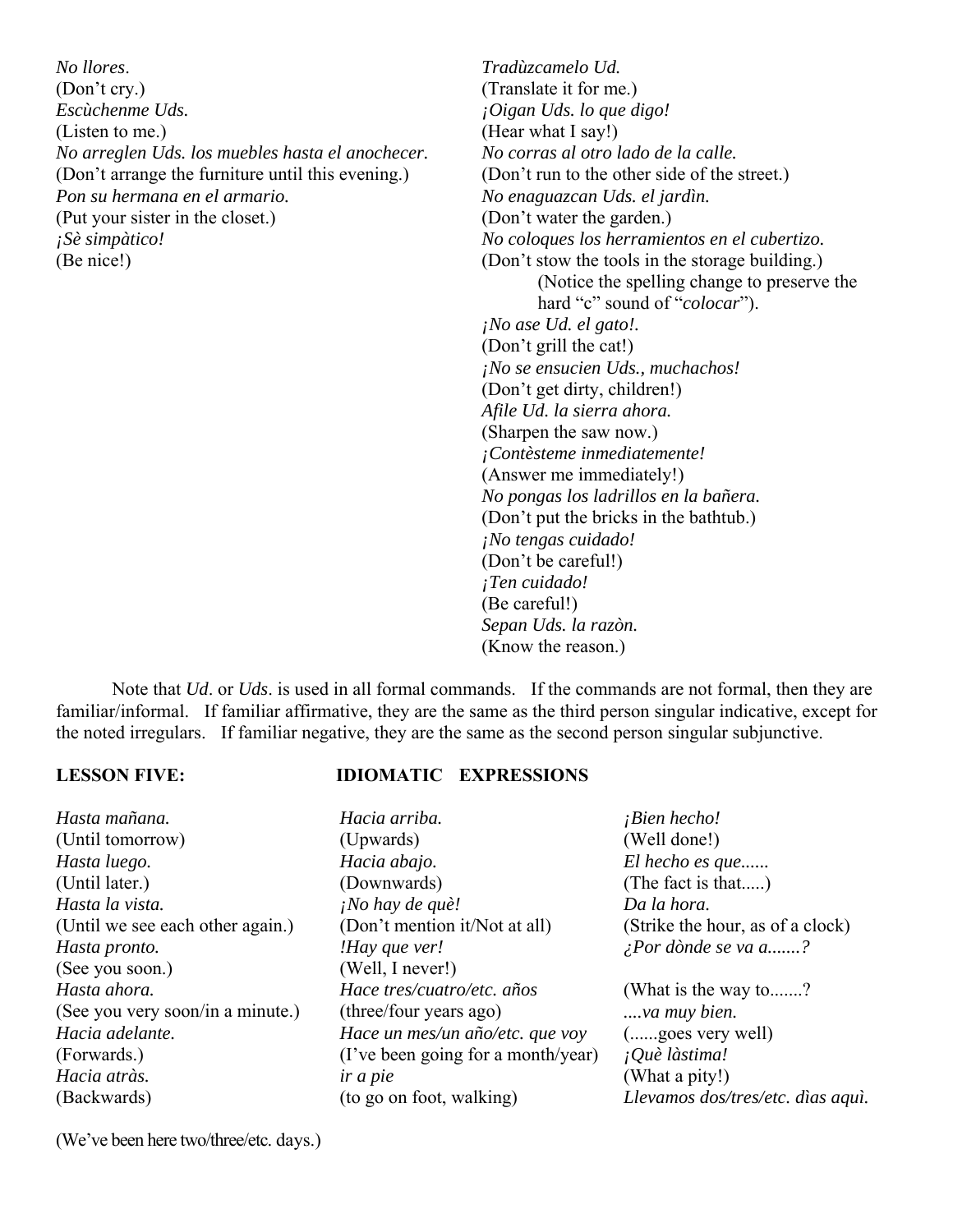### **LESSON FIVE: NOUNS**

| el afiche                                           | poster             |
|-----------------------------------------------------|--------------------|
| la alfombrilla                                      | mat, small rug     |
| los comestibles                                     | groceries          |
| el almacèn                                          | department store   |
| los huaraches                                       | sandals            |
| los anteojos/lentes/las gafas                       | eyeglasses         |
| los antojitos/las tapas                             | snacks             |
| los herramientas                                    | tools              |
| la leche                                            | milk               |
| el queso                                            | cheese             |
| la salchicha                                        | sausage            |
| el pan                                              | bread              |
| el jugo de naranja                                  | orange juice       |
| los huevos                                          | eggs               |
| el cereal                                           | cereal             |
| la rosquilla                                        | doughnut           |
| la mermelada                                        | jam, marmalade     |
| butter<br>la mantequilla                            |                    |
| la margarina                                        | margarine          |
| el miel                                             | honey              |
| el jugo de pomelo                                   | grapefruit juice   |
| el pomelo                                           | grapefruit         |
| la naranja                                          | orange             |
| el limòn                                            | lemon              |
| el cafè                                             | coffee             |
| el tè                                               | tea                |
| la gaseosa/soda/limonada                            | soda pop, lemonade |
| el queso crema                                      | cream cheese       |
| el pollo                                            | chicken            |
| la carne de vaca/res                                | beef               |
| la carne de cerdo                                   | pork               |
| la carne de cordero                                 | lamb               |
| la ternera                                          | veal               |
| el jamòn                                            | ham                |
| el atùn                                             | tuna               |
| el pavo, el guajalote                               | turkey             |
| la ensalada                                         | salad              |
| el jarabe                                           | syrup              |
| las avenas                                          | oats               |
| el arròz                                            | rice               |
| la harina de trigo/maìz/avenas wheat/corn/oat flour |                    |
| la caja                                             | cash register      |
| el cajero                                           | cashier            |
| el bote de basura/basurero                          | garbage can        |
| la pasta de dientes                                 | toothpaste         |
| el helado                                           | ice cream          |
|                                                     |                    |

*el camaròn* shrimp *el shampù*/*champù* shampoo *el jabòn* soap *los frijoles* beans *la pasta* pasta *la salsa* sauce *el azùcar* sugar *el desodorante* deodorant *el detergente* detergent *el saco* sack, bag *el vino* wine *la cerveza* beer *la crema* cream *el jugo de arandano* cranberry juice *el arandano* cranberry *la manzana* apple *el hìgado* liver *el pescado* fish *la langosta* lobster *el chicle* chewing gum *la gelatina* gelatin (Jello) *la ciruela* plum *la cereza* cherry *el plàtano, la banana* banana *la toalla de papel* paper towel *el papel higiènico* toilet paper *el papel aluminio* aluminum foil *el blanqueador* bleach *el supermercado* supermarket *la carnicerìa* butcher shop *la panaderìa* bakery *la manteca de cacahuete* peanut butter *el cacahuete* peanut *el anacardo* cashew *la almendra* almond *las palomitas* popcorn *el panecillo dulce* muffin *el espaguetis* spaghetti *la sopa/el caldo* soup *el mostrador* counter *el buñuelo/pancake* pancake *el pan tostado* toast *el chocolate* chocolate *la harina* flour *el durazno* peach *el higo* fig

## **LESSON FIVE: FORMAL COMMANDS/IMPERATIVES**

*Directions: Translate following commands into Spanish. Use the formal command form:*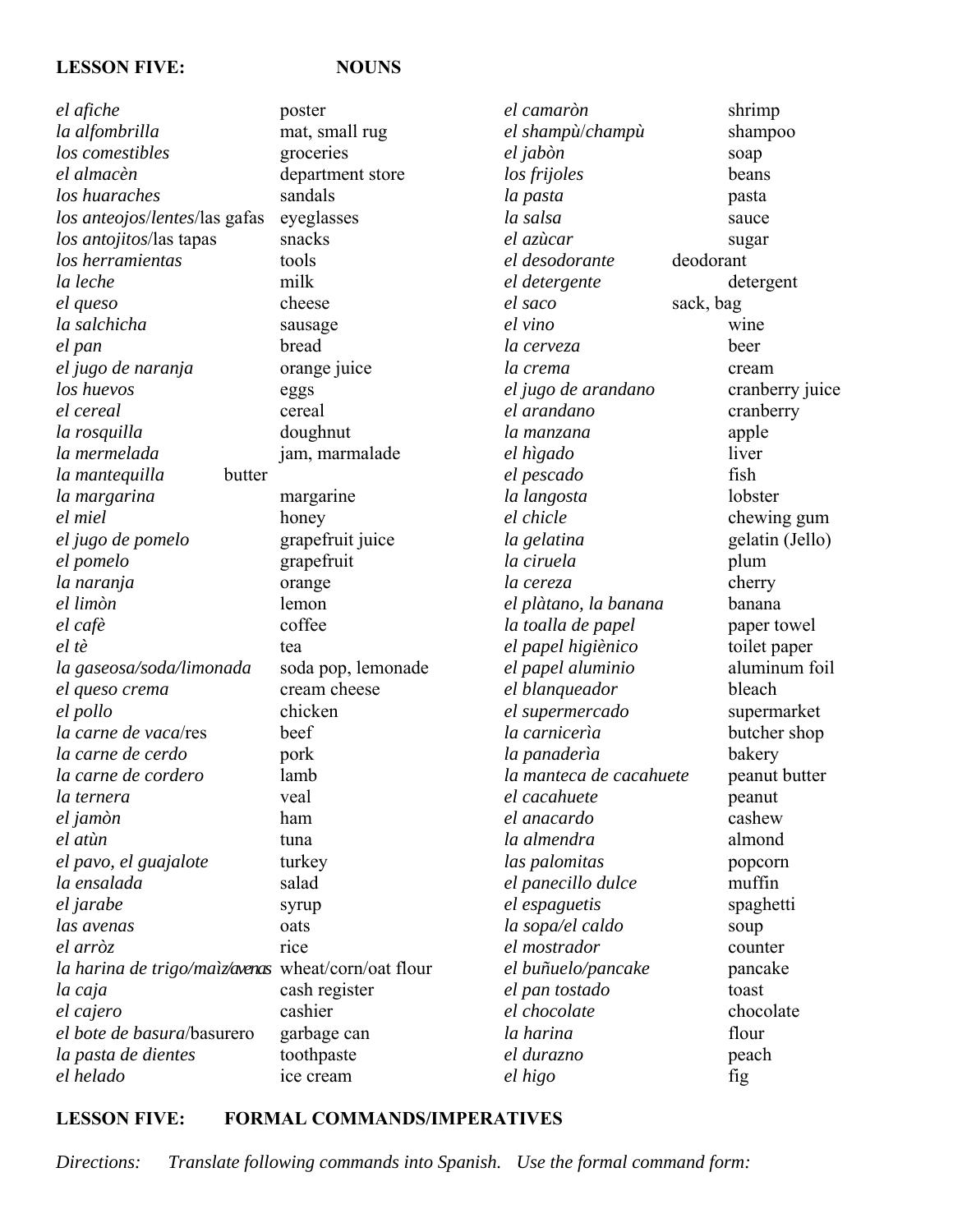- $01.$ Tell Mariela the information. Dìgale la informaciòn a Mariela.
- $\overline{02}$ . Tell it to her. (in reference to #1 above) Dìgasela a ella.
- 03. Bring me the book.
- Bring it to me. (in reference to #3 above)  $04.$
- Show the teacher the paintings.  $\overline{05}$
- 06. Show them to her. *(in reference to #5 above)*
- Explain the problem to the doctor. 07.
- Explain it to him. (in reference to #7 above) 08.
- 09. Give the girls the shovel
- $\overline{10}$ Give it to them. (in reference to #9 above)
- $11.$ Take the dogs outside.
- $12.$ Take them outside. (in reference to #11 above)
- 13. Send the managers the money.
- Send it to them. *(in reference to #13 above)*  $14<sub>1</sub>$
- Buy my sister a goat.  $\overline{15}$ .
- 16. Buy it for her. (in reference to #15 above)
- 17. Read the children a story.
- 18. Read it to them. (in reference to #17 above)
- 19. Write the waiters a letter.
- 20. Write it to them. (in reference to #19 above)
- $\overline{21}$ . Ask him the question.
- $\overline{22}$ . Ask it of him. *(in reference to #21 above)*
- Sell the boys some cranberries. 23.
- Sell them to them. (in reference to  $#23$  above) 24.
- 25. Paint us a picture.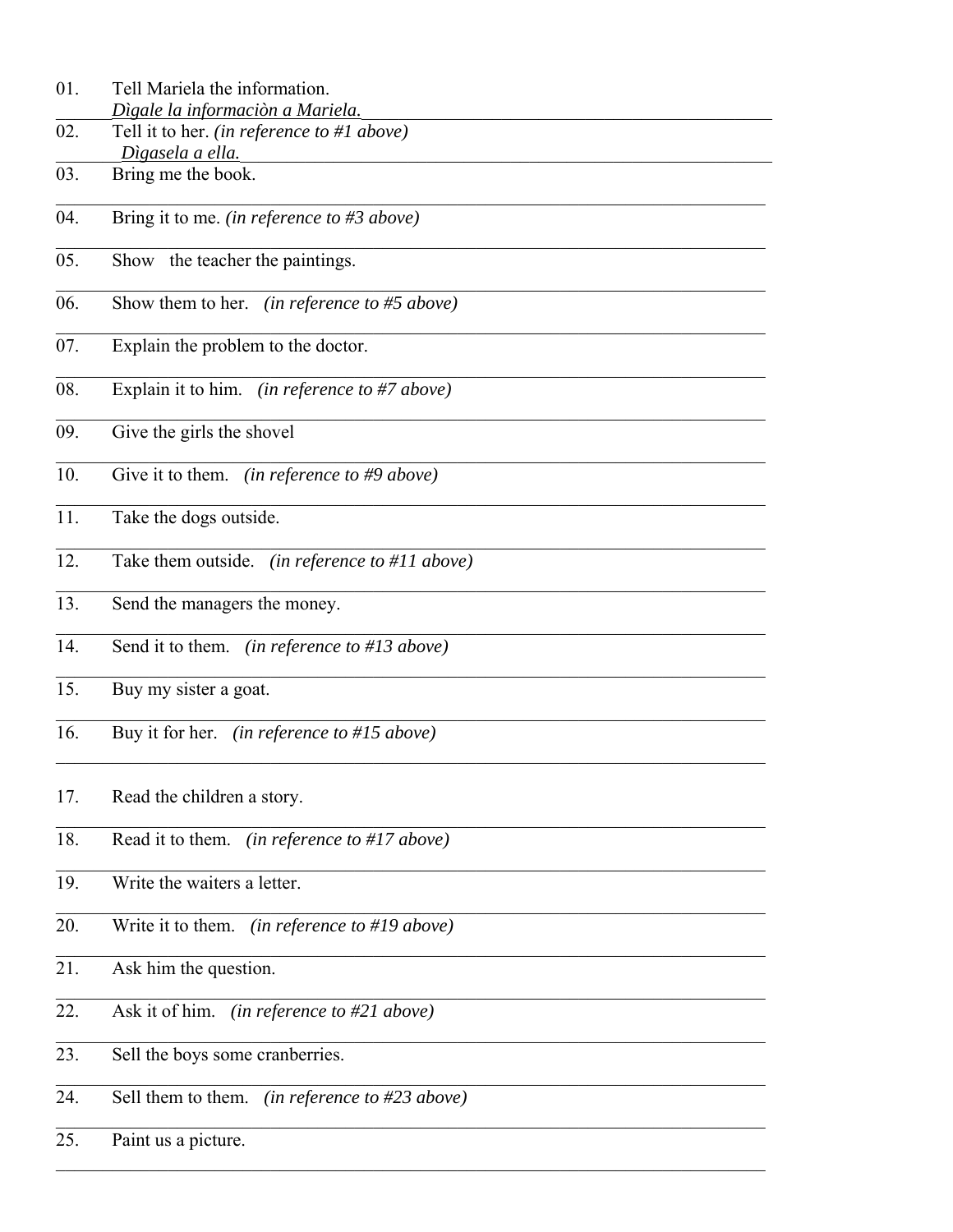- 26. Paint it for us. (in reference to #25 above)
- 27. Build our cousins a storage building. 28. Build it for them. (in reference to  $\#27$  above) 29. Cook us some potatoes. 30. Cook them for us. (in reference to #29 above) 31. Translate the story for John and me. 32. Translate it for us. *(in reference to #31 above)* 33. Don't rake the lawn. 34. Don't rake it. (in reference to #33 above) 35. Wait for the mail. *(el correo)* 36. Wait for it. (in reference to  $\#35$  above) 36. Listen to me! 37. Don't kill us! 38. Play the song for me. 39. Play it for me. (in reference to #38 above) Hammer the nail. 40. 41. Hammer it. *(in reference to #40 above)*  $\overline{42.}$ Stay here! Don't watch television! 43. 44. Don't watch it! (in reference to #43 above) 45. Don't eat the cat! Don't eat him! (in reference to #45 above) 46.

#### **LESSON FIVE: INFORMAL COMMANDS/IMPERATIVES**

Translate following commands into Spanish. Use the informal/familiar command form: Directions:

- 01. Buy the firemen some cherries. Compra las cerezas para los bomberos.
- 02. Buy them for them. (in reference to #1 above)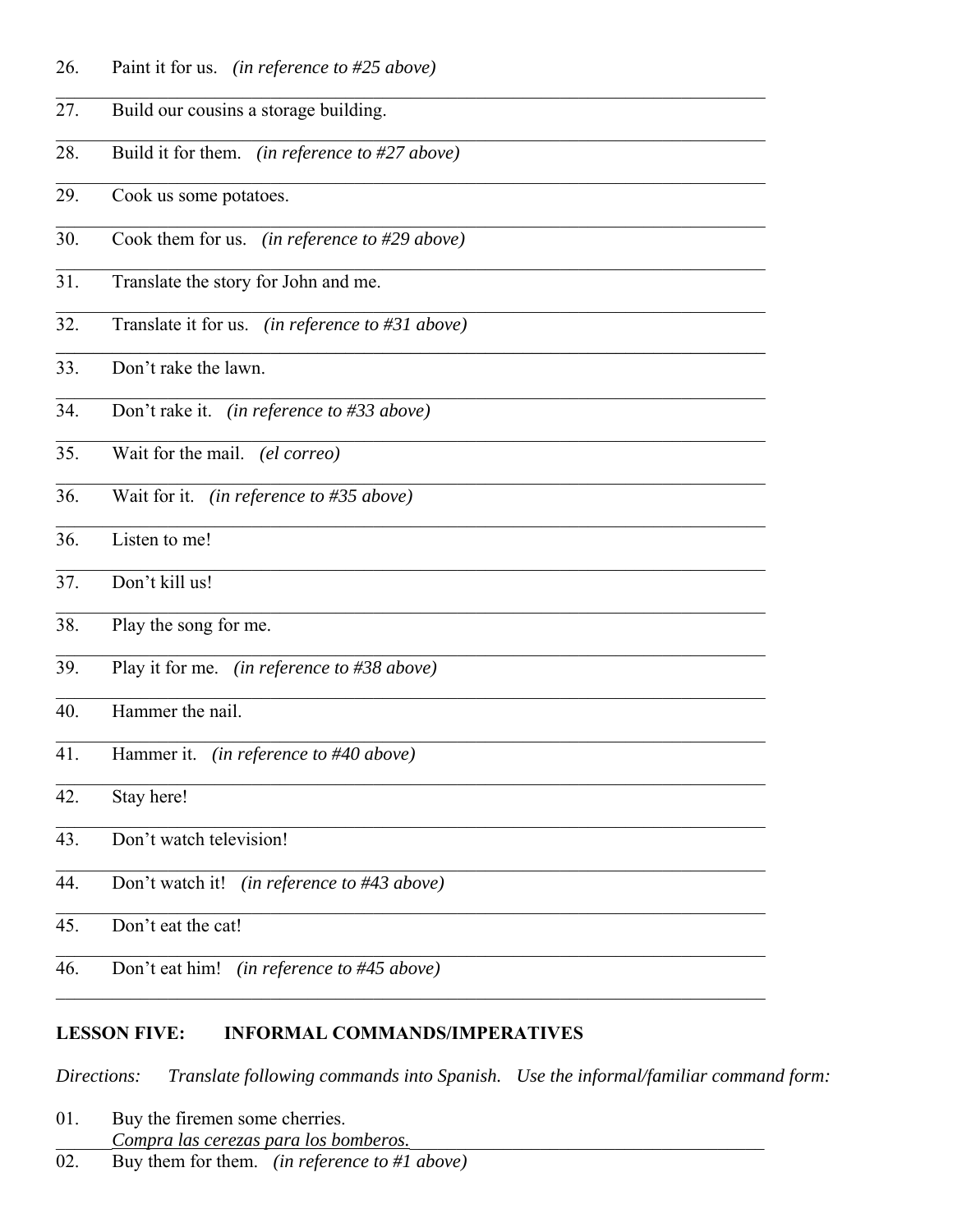|     | Còmpraselas para ellos.                               |
|-----|-------------------------------------------------------|
| 03. | Don't paint the wall.                                 |
| 04. | Don't paint it. (in reference to #3 above)            |
| 05. | Arrange the bricks on the patio.                      |
| 06. | Arrange them on the patio. (in reference to #5 above) |
| 07. | Sell the students some chewing gum.                   |
| 08. | Sell it to them.<br>(in reference to #7 above)        |
| 09. | Bring the gentlemen the wine.                         |
| 10. | Bring it to them. (in reference to #9 above)          |
| 11. | Don't put the sausages on the counter.                |
| 12. | Don't put them there. (in reference to #11 above)     |
| 13. | Use shampoo and deodorant every day.                  |
| 14. | Use them every day. (in reference to #13 above)       |
| 15. | Wash your hands now.                                  |
| 16. | Wash them now. (in reference to #15 above)            |
| 17. | Grill our nephews some chicken.                       |
| 18. | Grill it for them. (in reference to #17 above)        |
| 19. | Don't listen to the dogs.                             |
| 20. | Don't listen to them. (in reference to #19 above)     |
| 21. | Kill the wasps!                                       |
| 22. | Kill them!<br>(in reference to #21 above)             |
| 23. | Finish the work.                                      |
| 24. | Finish it.<br>(in reference to $\#23$ above)          |
| 25. | Don't put the toilet paper in the oven.               |
| 26. | Don't put it there.<br>(in reference to #25 above)    |
| 27. | Rake the garden now.                                  |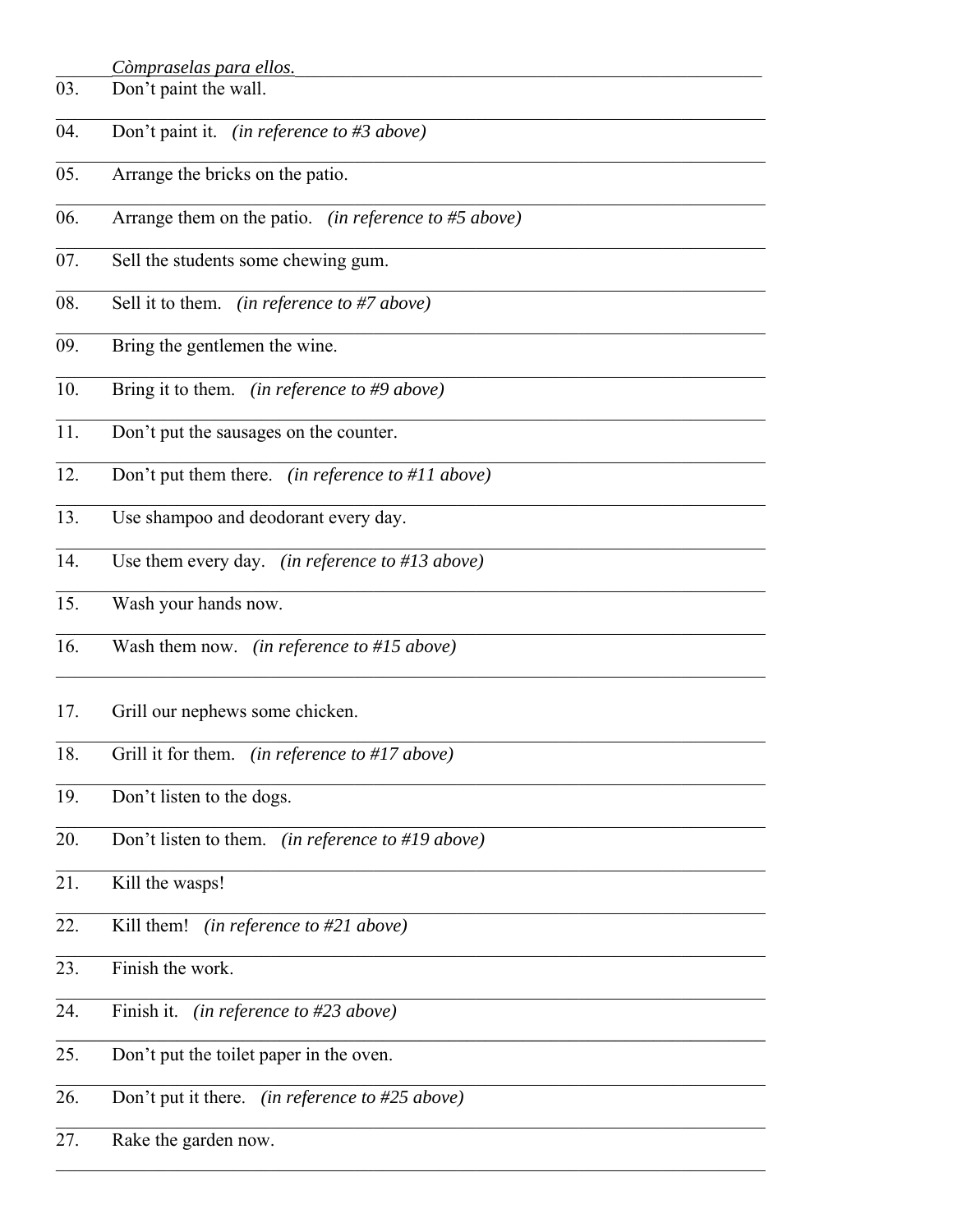| 28. |  | Rake it now. <i>(in reference to #27 above)</i> |  |
|-----|--|-------------------------------------------------|--|
|-----|--|-------------------------------------------------|--|

| 29. | Write your grandparents a letter.                |
|-----|--------------------------------------------------|
| 30. | Write it to them. (in reference to #29 above)    |
| 31. | Teach the rabbits Spanish.                       |
| 32. | Teach it to them. (in reference to $\#31$ above) |
| 33. | Don't cry!                                       |

### **LESSON FIVE: VOCABULARY TRANSLATION**

*Directions: Translate the Spanish into English:*

- 01. A mi no me gusta el hìgado con cebolla.
- 02. Mi desayuno consiste de huevos revueltos, el tocino, el jugo de pomelo, y pan tostado.
- 03. En el mercado compramos la leche, el jamòn, las salchichas, y tres langostas.
- 04. Andamos hacia arriba al segundo nivel del almacèn para comprar la ropa para mis hermanas.
- 05. Ellos necesitan las faldas, los calcetines, los zapatos, y las blusas.  $\mathcal{L}_\mathcal{L} = \mathcal{L}_\mathcal{L} = \mathcal{L}_\mathcal{L} = \mathcal{L}_\mathcal{L} = \mathcal{L}_\mathcal{L} = \mathcal{L}_\mathcal{L} = \mathcal{L}_\mathcal{L} = \mathcal{L}_\mathcal{L} = \mathcal{L}_\mathcal{L} = \mathcal{L}_\mathcal{L} = \mathcal{L}_\mathcal{L} = \mathcal{L}_\mathcal{L} = \mathcal{L}_\mathcal{L} = \mathcal{L}_\mathcal{L} = \mathcal{L}_\mathcal{L} = \mathcal{L}_\mathcal{L} = \mathcal{L}_\mathcal{L}$
- 06. Mi hermano come los buñuelos con la mantequilla, el jarabe, y los arandanos.
- 07. Vamos a la panaderìa para comprar las rosquillas, el pan, y los panecillos dulces.
- 08. Comemos la ternera con las zanahorìas y el espaguetis.
- 09. A nosotros nos gustan las frutas: las manzanas, las naranjas, las ceruelas, los limònes y los duraznos.
- 10. En el almacèn compramos los huaraches, los anteojos nuevos, y una alfombrilla para el cuarto de baño.  $\mathcal{L}_\mathcal{L} = \mathcal{L}_\mathcal{L} = \mathcal{L}_\mathcal{L} = \mathcal{L}_\mathcal{L} = \mathcal{L}_\mathcal{L} = \mathcal{L}_\mathcal{L} = \mathcal{L}_\mathcal{L} = \mathcal{L}_\mathcal{L} = \mathcal{L}_\mathcal{L} = \mathcal{L}_\mathcal{L} = \mathcal{L}_\mathcal{L} = \mathcal{L}_\mathcal{L} = \mathcal{L}_\mathcal{L} = \mathcal{L}_\mathcal{L} = \mathcal{L}_\mathcal{L} = \mathcal{L}_\mathcal{L} = \mathcal{L}_\mathcal{L}$
- 11. Asamos los camarònes, la carne de res, los pimientos, y el maìz cubierto en el papel aluminio.
- 12. El carne de guajalote contiene menos grasa que el carne de cerdo.
- 13. A mi me gustan los buñuelos con mantequilla y la mermelada de naranja.
- 14. Empezamos el almuerzo con una ensalada. Lo terminamos con la gelatina de cereza y el helado.
- 15. Ella bebe el cafè con crema y azùcar cada mañana.  $\mathcal{L}_\mathcal{L} = \mathcal{L}_\mathcal{L} = \mathcal{L}_\mathcal{L} = \mathcal{L}_\mathcal{L} = \mathcal{L}_\mathcal{L} = \mathcal{L}_\mathcal{L} = \mathcal{L}_\mathcal{L} = \mathcal{L}_\mathcal{L} = \mathcal{L}_\mathcal{L} = \mathcal{L}_\mathcal{L} = \mathcal{L}_\mathcal{L} = \mathcal{L}_\mathcal{L} = \mathcal{L}_\mathcal{L} = \mathcal{L}_\mathcal{L} = \mathcal{L}_\mathcal{L} = \mathcal{L}_\mathcal{L} = \mathcal{L}_\mathcal{L}$
- 16. Necesitamos comprar la pasta de dientes, el desodorante, y el jabòn cuando vamos al mercado.
- 17. ¡Què buen sabòr tienen los frijoles con queso y salsa!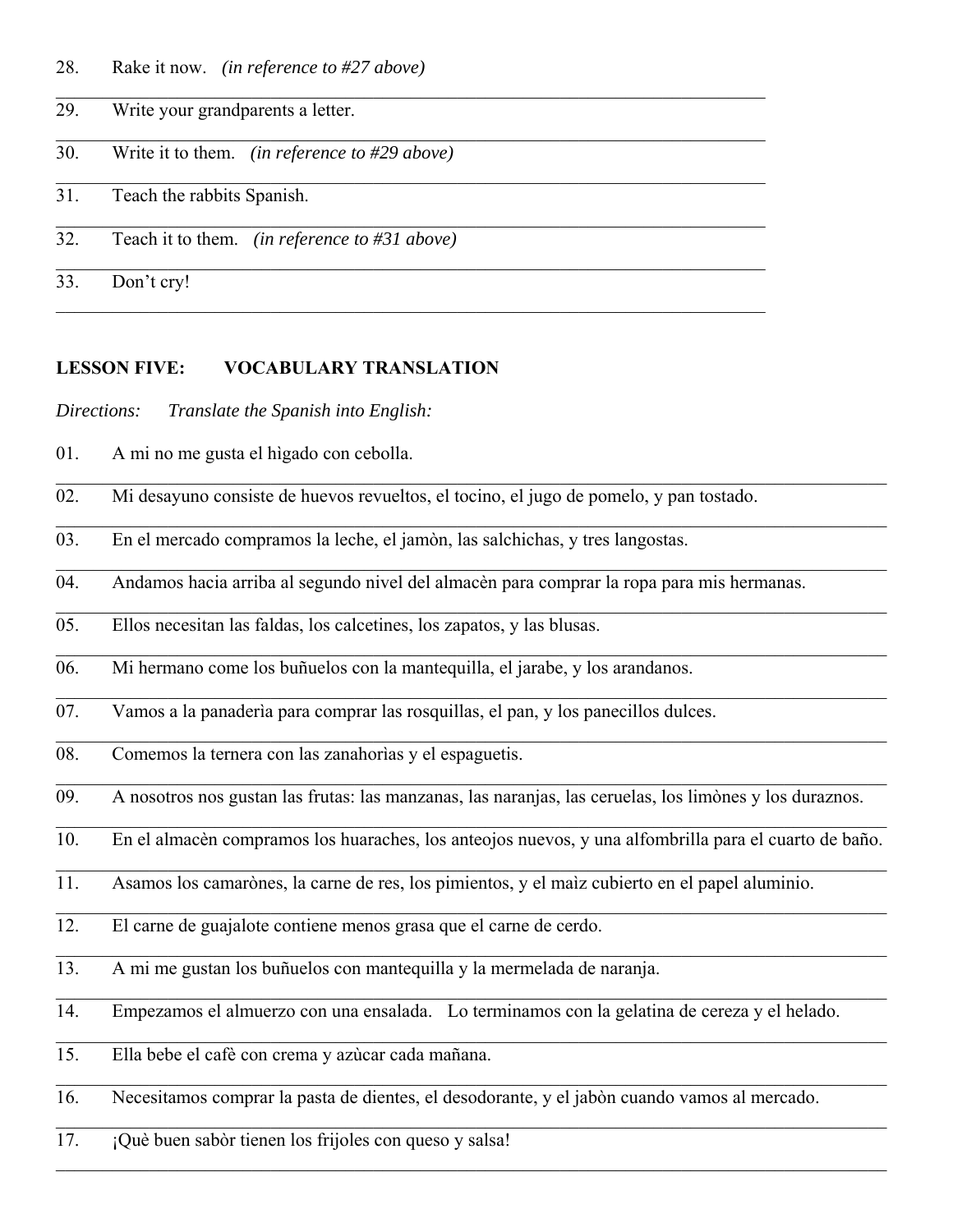- 18. Mis antojitos preferidos son las cacahuetes, los anacardos, y las palomitas.
- 19. ¡No debes dar la cerveza al perro!
- 20. Usamos el detergente y el blanqueador cuando lavamos la ropa.
- 21. Los comestibles estàn en unos sacos en el mostrador.
- 22. El cajero me pide el dinero. ¡Dàselo a èl!
- 23. Ponemos el plàtano y las cerezas en el helado.
- 24. Ella usa la grapadora para poner el afiche en la pared de su recàmara.
- 25. A ellos les gusta la sopa de cebolla francesa.

### **LESSON FIVE: NOUNS**

*Directions: Match the words in Spanish to their English counterparts by writing the letter of the English in front of the number of the Spanish:*

| 01. | El chicle           | a.             | Department store   |
|-----|---------------------|----------------|--------------------|
| 02. | El chocolate        | b.             | Poster             |
| 03. | El saco             | $\mathbf{c}$ . | Groceries          |
| 04. | La caja             | d.             | Eyeglasses         |
| 04. | El champù           | e.             | Toothpaste         |
| 05. | La pasta de dientes | f.             | Shampoo            |
| 06. | El detergente       | g.             | Cashier            |
| 07. | El cajero           | k.             | Soap               |
| 08. | El mostrador        | 1.             | Deodorant          |
| 09. | Los anteojos        | m.             | Cash register      |
| 10. | El desodorante      | n.             | Counter            |
| 11. | El jabòn            | $\Omega$ .     | Detergent          |
| 12. | Los comestibles     | p.             | Sack, bag          |
| 13. | El almacèn          | q.             | Flour              |
| 14. | La harina           | r.             | Chewing gum        |
| 15. | El afiche           | S.             | Chocolate          |
|     |                     |                |                    |
| 16. | El pan tostado      | 20.            | El panecillo dulce |
| 17. | El buñuelo          | 21.            | Las palomitas      |

- 18. *La sopa/el caldo* 19. *El espaguetis* 22. *La almendra* 23. *El cacahuete*
- 25. *La panaderìa*

24. *El anacardo*

- 26. *La carnicerìa*
- 27. *La gelatina*
- 28. *La toalla de papel*
- 29. *El papel higiènico*
- 30. *El blanqueador*
- 31. *El papel de*